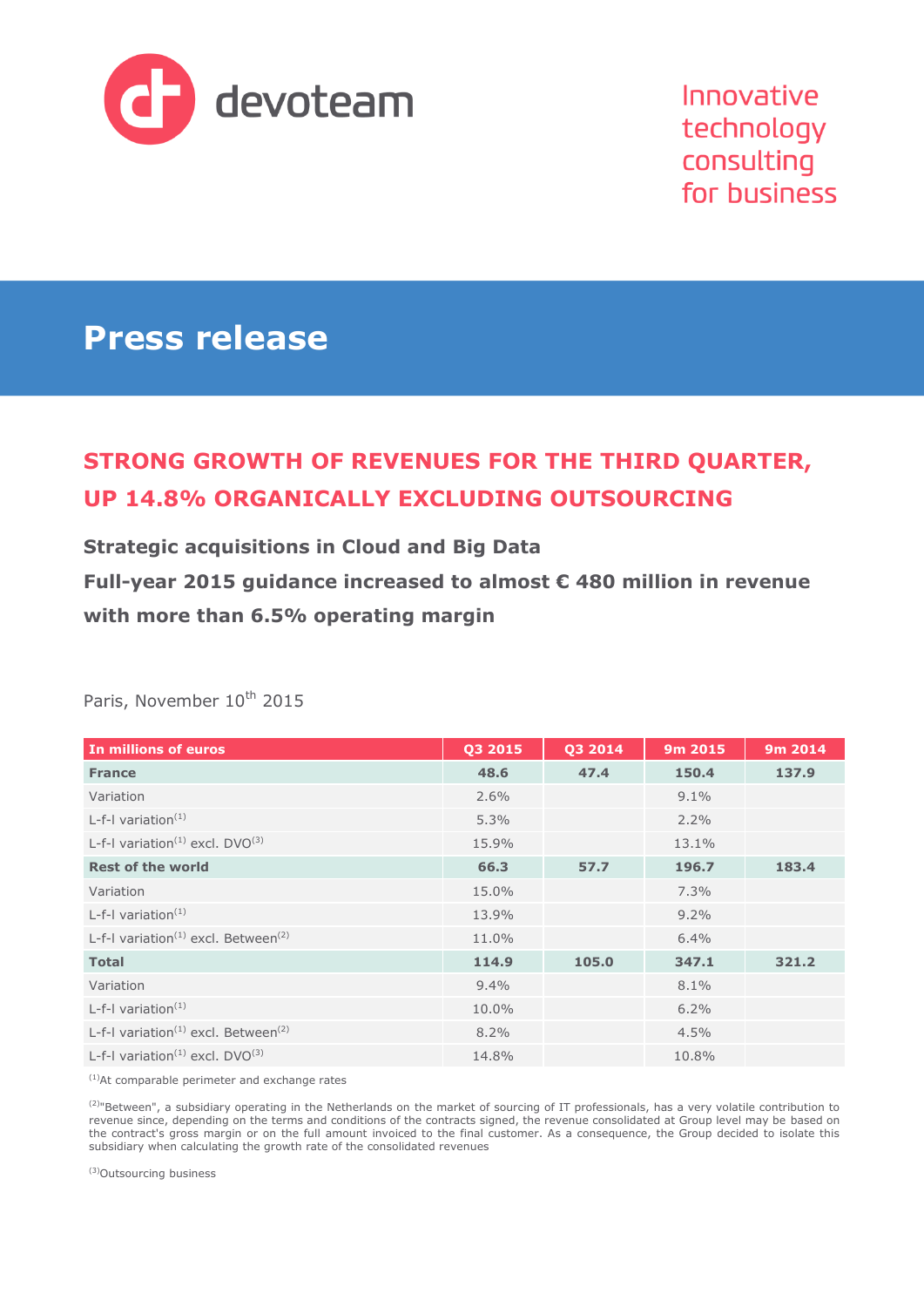Devoteam (NYSE Euronext Paris: DVT) reported revenues of € 114.9 million for the third quarter of 2015, a 14.8% increase compared to the third quarter of 2014, at comparable perimeter and exchange rates, when excluding the impact of the outsourcing business in France.

At current perimeter and exchange rates, the revenues of the Group rose 9.4% in the third quarter of 2015 compared to the same period last year.

Stanislas de Bentzmann, co-CEO of Devoteam, commented on these results:

*"The figures of the third quarter confirmed the good trend that has been visible since the fourth quarter of 2014. It also confirmed the success of the digital transformation and cloud offers, on which the Group decided to invest. This business grew by about 30% in Q3 2015 and reached 35% of the total business of the Group.* 

*Based on these encouraging results, we have decided to strengthen our leading position on Google offers with the acquisition of myG, a start-up specialized in the Google Search for Work and Google Drive for Work solutions.* 

*We also went one step further in the redefinition of our portfolio of geographies, with the acquisition of Drago in Spain. On top of being a major building block of our Business Intelligence & Big Data offer, Drago allows Devoteam to grow on the Spanish market, which becomes the second largest country of the Group with five hundred employees. Devoteam thereby reaches in Spain the critical size, which is a key element for all our strategic geographies."*

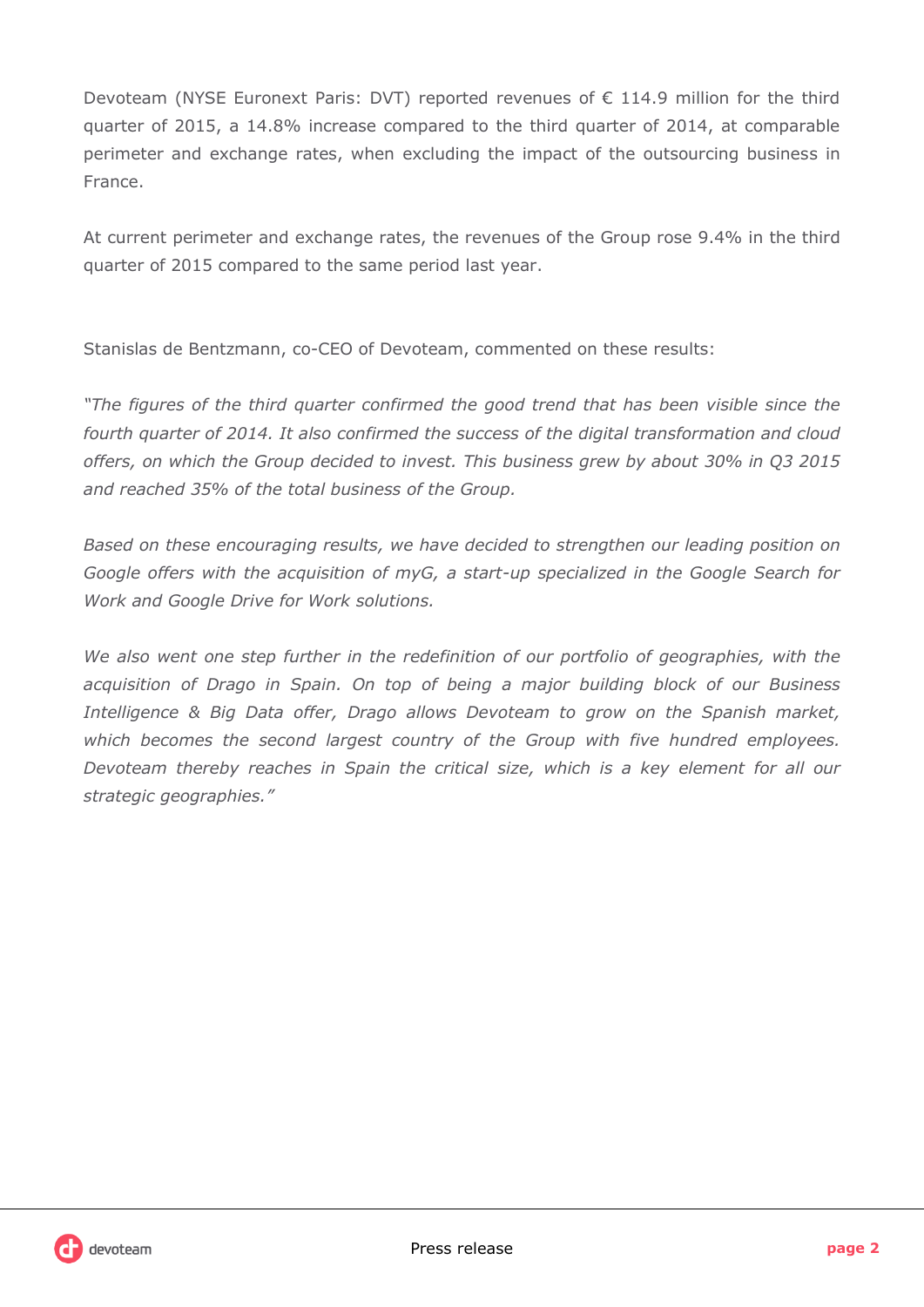## **Analysis of the revenue by region**

| In millions of euros                                                                         | Q3 2015                  | Q3 2014 | 9m 2015      | 9m 2014 |
|----------------------------------------------------------------------------------------------|--------------------------|---------|--------------|---------|
| <b>New Mediterranea</b><br>(Solutions France, Consulting France, Tunisia)                    | 35.1                     | 32.8    | 110.3        | 104.7   |
| Variation                                                                                    | 7.1%                     |         | 5.4%         |         |
| L-f-I variation $(1)$                                                                        | 7.0%                     |         | 5.4%         |         |
| <b>Northern Europe &amp; Belux</b><br>(United-Kingdom, Norway, Denmark, Belgium, Luxembourg) | 23.6                     | 22.9    | 76.9         | 73.9    |
| Variation                                                                                    | 3.0%                     |         | 4.1%         |         |
| L-f-I variation $(1)$                                                                        | 4.0%                     |         | 4.0%         |         |
| <b>Central Europe</b><br>(Germany, Switzerland, Czech Rep., Poland, Austria)                 | 13.7                     | 11.7    | 39.0         | 34.6    |
| Variation                                                                                    | 16.9%                    |         | 12.5%        |         |
| L-f-I variation $(1)$                                                                        | 15.0%                    |         | 10.7%        |         |
| <b>Single entities</b><br>(S'team, Middle East, Netherlands excl. Between, Spain)            | 18.6                     | 13.1    | 52.0         | 39.5    |
| Variation                                                                                    | 42.1%                    |         | 31.7%        |         |
| L-f-I variation $(1)$                                                                        | 33.1%                    |         | 23.5%        |         |
| <b>Others</b>                                                                                | 23.8                     | 22.7    | $67.8^{(2)}$ | 56.3    |
| Variation                                                                                    | 5.2%                     |         | 20.4%        |         |
| L-f-I variation $(1)$                                                                        | 5.3%                     |         | $-1.7%$      |         |
| L-f-I variation <sup>(1)</sup> excl. Between <sup>(3)</sup>                                  | $-10.0%$                 |         | $-23.6%$     |         |
| L-f-I variation <sup>(1)</sup> excl. $DVO(4)$                                                | 12.9%                    |         | 28.8%        |         |
| Divestments <sup>(5)</sup>                                                                   | $\overline{\phantom{a}}$ | 1.8     | 1.1          | 12.2    |
| <b>Total</b>                                                                                 | 114.9                    | 105.0   | 347.1        | 321.2   |
| Variation                                                                                    | 9.4%                     |         | 8.1%         |         |
| $L-f-1$ variation <sup>(1)</sup>                                                             | 10.0%                    |         | 6.2%         |         |
| L-f-I variation <sup><math>(1)</math></sup> excl. Between <sup><math>(3)</math></sup>        | 8.2%                     |         | 4.5%         |         |
| L-f-I variation <sup>(1)</sup> excl. $DVO(4)$                                                | 14.8%                    |         | 10.8%        |         |

(1)At comparable perimeter and exchange rates

(2)Of which € 5.9 million in Q1 2015 and € 6.3 million in Q2 2015 of contribution of Axance and gPartner

<sup>(3)</sup>"Between", a subsidiary operating in the Netherlands on the market of sourcing of IT professionals, has a very volatile contribution to revenue since, depending on the terms and conditions of the contracts signed, the revenue consolidated at Group level may be based on the contract's gross margin or on the full amount invoiced to the final customer. As a consequence, the Group decided to isolate this subsidiary when calculating the growth rate of the consolidated revenues

(4)Outsourcing business in France

<sup>(5)</sup>In 2015, Divestments include Exa ECS. In 2014, it also includes AuSystems Italy, CRM Poland and Devoteam Sweden

## **Headcount and utilization rate**

On September 30<sup>th</sup> 2015, the Group employed 3 619 people, an increase of 51 people over the quarter. The ratio of billable headcount to total headcount remained at 84.6%, a stable level compared to that of the  $30<sup>th</sup>$  of June 2015. It improved sharply compared to last year  $(84.1\%$  on September 30<sup>th</sup> 2015, when excluding the outsourcing business in France).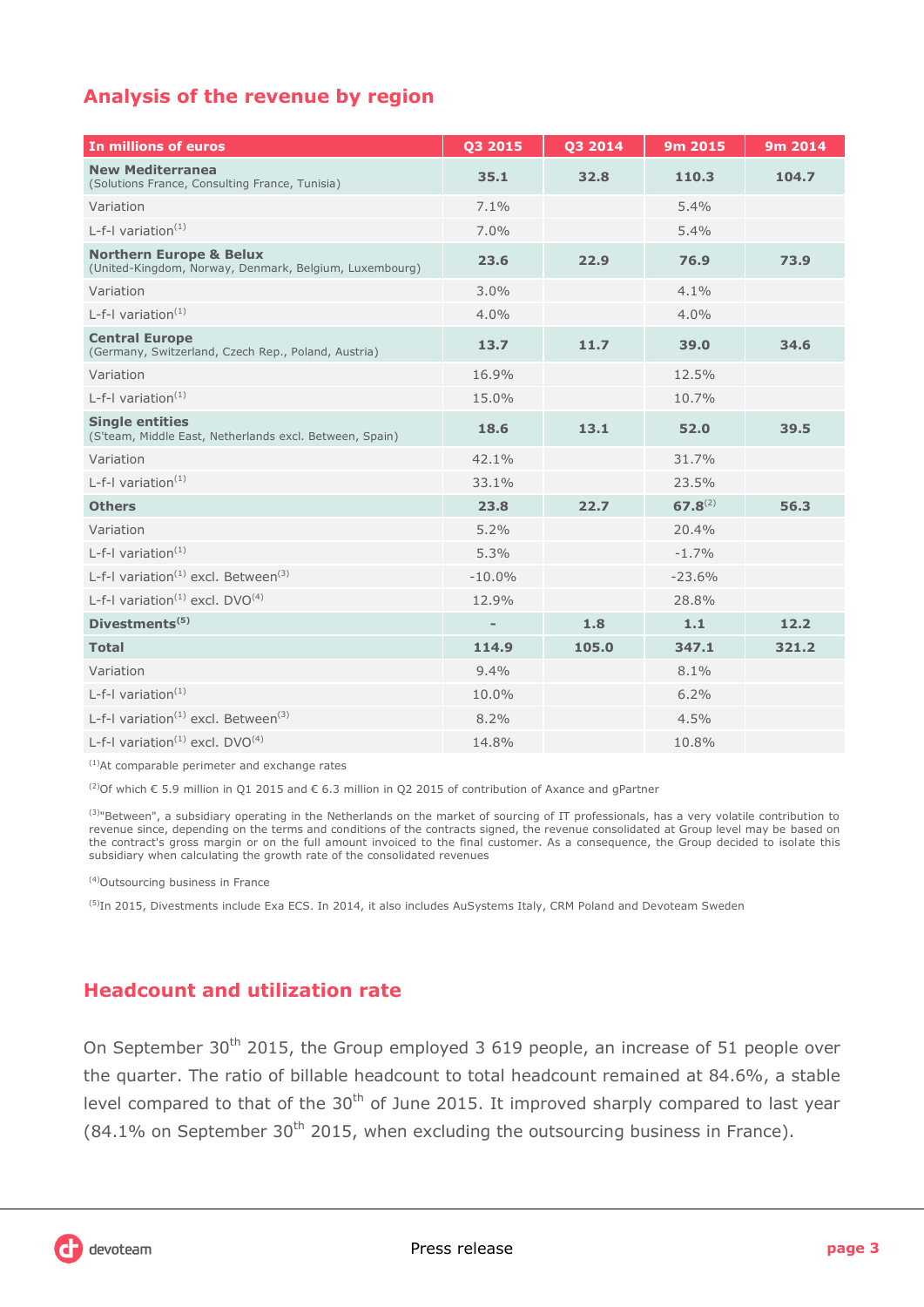On the third quarter, the Group showed an improvement of the utilization rate of internal resources<sup>1</sup> excluding divestments, which stood at 84.7%. This compares to 84.3% in the same period of 2014 and to 84.3% in the second quarter of 2015.

| Utilization rate of internal resources, excluding divested entities* |         |         |         |                |         |         |         |
|----------------------------------------------------------------------|---------|---------|---------|----------------|---------|---------|---------|
| 01 2014                                                              | 02 2014 | 03 2014 | 04 2014 | <b>FY 2014</b> | 01 2015 | 02 2015 | 03 2015 |
| 82.1%                                                                | 83.5%   | 84.3%   | 83.7%   | 83.4%          | 82.9%   | 84.3%   | 84.7%   |
|                                                                      |         |         |         |                |         |         |         |

\* In 2015, the divested entities include Exa ECS. In 2014, it also includes AuSystems Italy, CRM Poland and Devoteam Sweden

## **2015 outlook**

Taking into account the strong performance of the third quarter, the Group revised upwards its full year targets again. Revenues are now expected to land around  $\epsilon$  475 million excluding the impact of myG and Drago. These companies are consolidated as of October 1<sup>st</sup> 2015 and should bring an extra  $\epsilon$  4 million to the revenues of the Group in the fourth quarter. The operating margin should also end a bit higher than the previously announced 6.5%. The two acquisitions will have no significant impact on the percentage of operating margin of the Group.

## **2016 financial calendar**

| Press release after market closed |                           |  |  |  |
|-----------------------------------|---------------------------|--|--|--|
| <b>Full-year 2015</b>             | 01 2016                   |  |  |  |
| March $9th$ 2016                  | May 18 <sup>th</sup> 2016 |  |  |  |

## **Pro forma information on revenue**

| In millions of euros            | Q3 2014<br>restated $(1)$ | Q3 2014<br>presented <sup>(2)</sup> |
|---------------------------------|---------------------------|-------------------------------------|
| <b>New Mediterranea</b>         | 32.8                      | 34.7                                |
| Northern Europe & Belux(3)      | 22.9                      | 11.3                                |
| <b>Central Europe</b>           | 11.7                      | 11.7                                |
| <b>Middle East &amp; Turkey</b> | $\overline{\phantom{a}}$  | 4.7                                 |
| <b>Single entities</b>          | 13.1                      | 13.5                                |
| <b>Others</b>                   | 22.7                      | 28.6                                |
| <b>Divestments</b>              | 1.8                       | 0.5                                 |

(1)Reclassification of Devoteam Morocco from the segment "New Mediterranea" to the segment "Others"

Reclassification of Devoteam Belgium and Devoteam Luxembourg from the segment "Single entities" to "Northern Europe & Belux"

Reclassification of Devoteam Middle East from the segment "Middle East & Turkey" to the segment "Single entities"

Reclassification of Exa ECS from the segment "Others" to the segment "Divestments"

 $1$  Utilization rate measures the percentage of working hours (excluding paid holidays) of billable employees that were billed to a client



 $\overline{a}$ 

Reclassification of Fornebu from the segment "Others" to the segment "Northern Europe & Belux"

Reclassification of Devoteam Turkey from the segment "Middle East & Turkey" to the segment "Others"

Reclassification of S'team from the segment "Others" to the segment "Single entities"

<sup>&</sup>lt;sup>(2)</sup>In the FY 2014 press release

<sup>(3)&</sup>quot;Northern Europe" in the FY 2014 press release